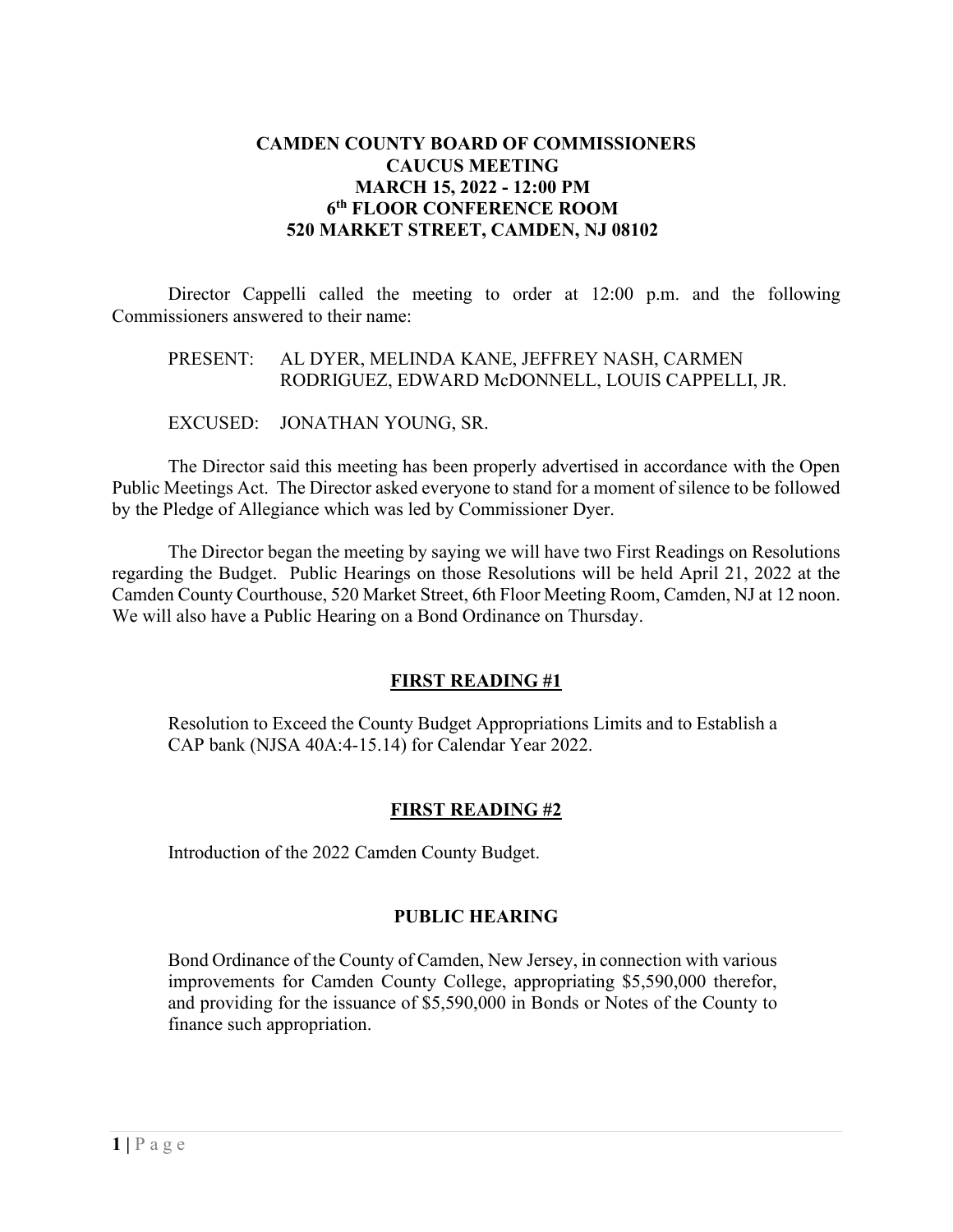The Director called upon each Commissioner individually to present his or her Resolutions.

#### **Resolutions and discussion of proposed Resolutions by or on behalf of Commissioner Dyer**

Commissioner Dyer read Resolutions 1 through 11 into the record and they were approved to be placed on the Agenda for adoption. The Commissioner noted he had the following walkon:

**Resolution authorizing an Agreement pursuant to a publicly advertised Request for Proposals, by and between the County of Camden (Department of Public Works) and WSP USA, Inc., for grant application development services for the FY2022 Port Infrastructure Development Program Grant in the amount of \$40,000. CAF#---**

## **Resolutions and discussion of proposed Resolutions by or on behalf of Commissioner Kane**

Commissioner Kane read Resolutions 12 through 22 into the record and they were approved to be placed on the Agenda for adoption.

#### **Resolutions and discussion of proposed Resolutions by or on behalf of Commissioner Nash**

Commissioner Nash read Resolutions 23 through 30 into the record and they were approved to be placed on the Agenda for adoption.

# **Resolutions and discussion of proposed Resolutions by or on behalf of Commissioner Rodriguez**

Commissioner Rodriguez read Resolutions 31 through 49 into the record and they were approved to be placed on the Agenda for adoption.

#### **Resolutions and discussion of proposed Resolutions by or on behalf of Commissioner Young**

Director Cappelli read Resolutions 50 through 63 into the record on Commissioner Young's behalf and they were approved to be placed on the Agenda for adoption.

## **Resolutions and discussion of proposed Resolutions by or on behalf of Commissioner Deputy Director McDonnell**

Deputy Director McDonnell read Resolutions 64 through 87 into the record and they were approved to be placed on the Agenda for adoption.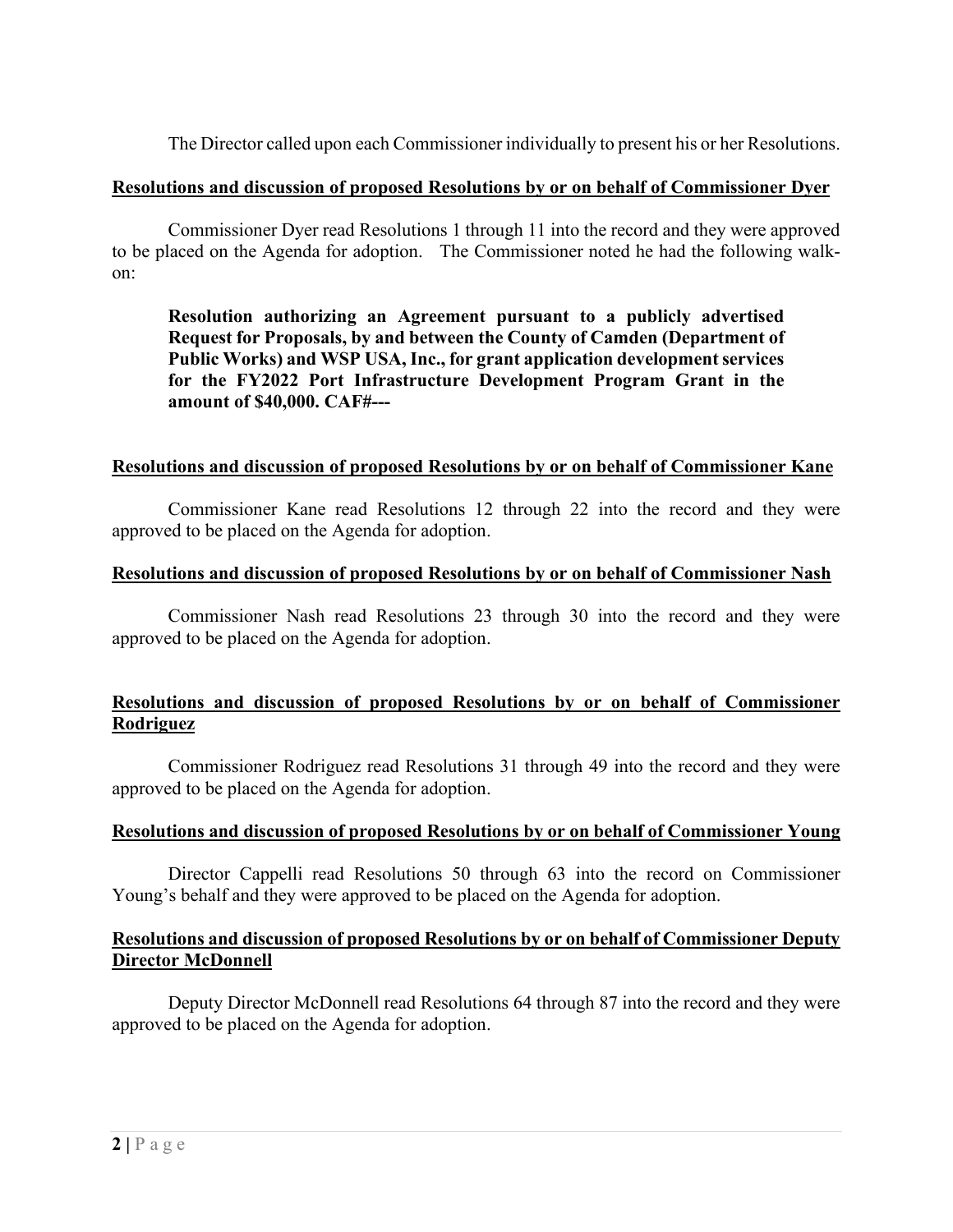## **Resolutions and discussion of proposed Resolutions by or on behalf of Commissioner Director Cappelli**

Director Cappelli read Resolutions 88 through 95 and 97 through 108 into the record and they were approved to be placed on the Agenda for adoption. Resolution No. 96 was pulled.

The Director noted he had the following three (3) walk-ons:

## **Resolution rescinding Resolution No. 83, adopted May 5, 2021.**

**Resolution ratifying the submission of a grant application by the County of Camden (Department of Community Development) to the New Jersey State Department of Community Affairs for the CV1 Community Development Block Grant in the amount of \$370,684.00.**

**Resolution ratifying the submission of a grant application by the County of Camden (Department of Community Development) to the New Jersey State Department of Community Affairs for the CV2 Community Development Block Grant in the amount of \$1,343,678.00.**

The Director opened the meeting to the public for discussion of the Resolutions and/or any other matters.

Seeing no members of the public wishing to comment, the Director asked for a motion to close the public portion. Commissioner Nash made a motion with a second by Commissioner Dyer. All Commissioners present voted aye.

## **CLOSED SESSION RESOLUTION**

The Director read the following Resolution:

WHEREAS, Section 8 of the Open Public Meetings Act, Chapter 231, P.L. 1975 permits the exclusion of the public from a meeting in certain circumstances; and

WHEREAS this public body is of the opinion that such circumstances presently exist.

NOW, THEREFORE, BE IT RESOLVED by the Board of Commissioners, County of Camden, State of New Jersey, as follows:

- 1. The public shall be excluded from discussion of the hereinafter-specified subject matter.
- 2. The general nature of the subject matter to be discussed: